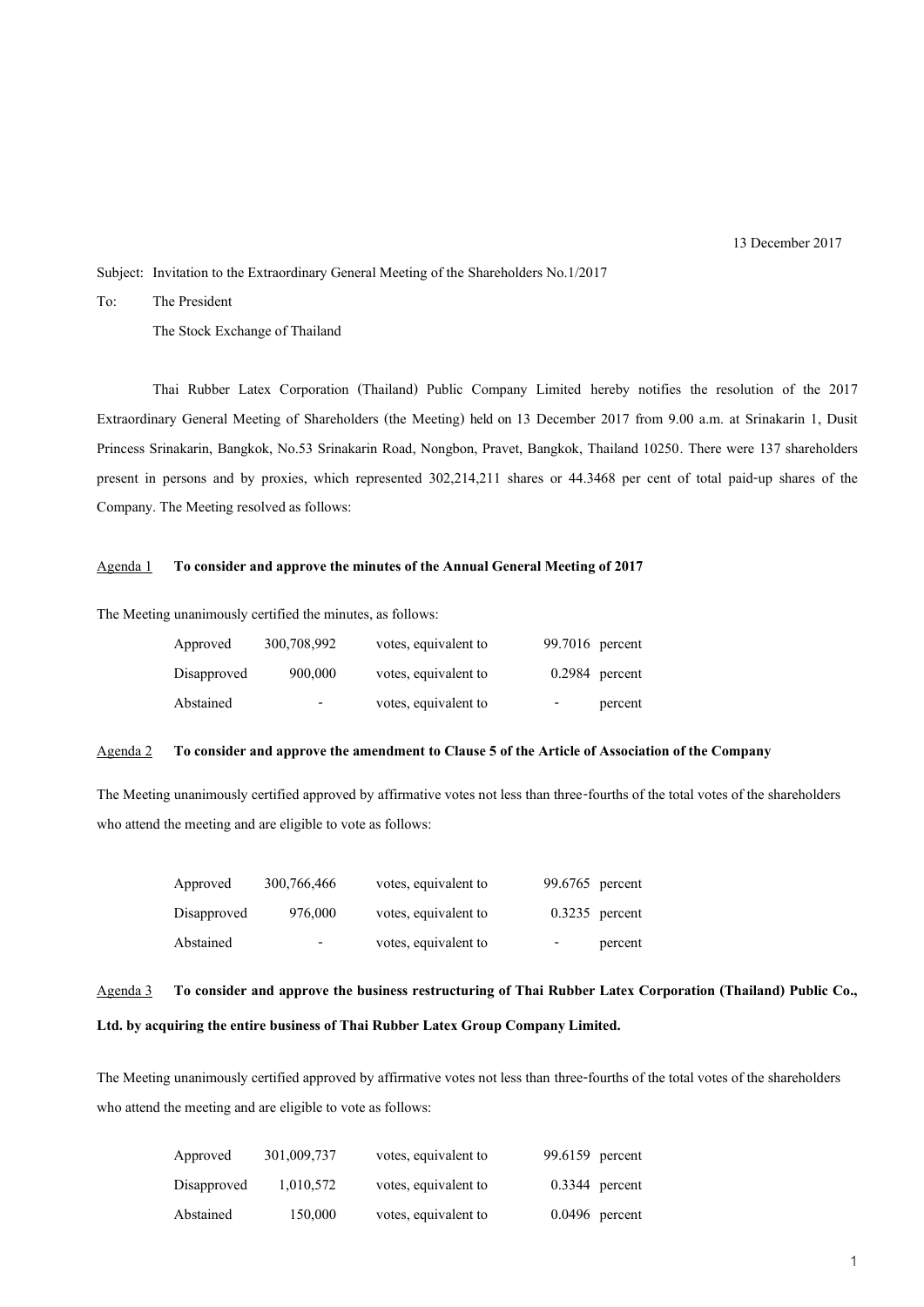# Agenda 4 **To consider and approve the acquisition of the transfer of the business under Board of Investment ("BOI") certificates of Thai Rubber Latex Group Company Limited**

The Meeting unanimously certified approved by majority voted from the shareholders who attend the meeting and vote. as follows:

| Approved    | 301,044,309              | votes, equivalent to | 99.6768 percent  |
|-------------|--------------------------|----------------------|------------------|
| Disapproved | 976,000                  | votes, equivalent to | $0.3232$ percent |
| Abstained   | $\overline{\phantom{0}}$ | votes, equivalent to | percent<br>-     |

Agenda 5 **To Consider and approve the reduction of the registered capital of the Company, by eliminating the unissued ordinary shares, and to approve an amendment to clause 4 of the Memorandum of Association regarding registered capital to be consistent with the reduction of registered capital of the Company.**

The Meeting unanimously certified approved by affirmative votes not less than three-fourths of the total votes of the shareholders who attend the meeting and are eligible to vote as follows:

| Approved    | 302,064,124              | votes, equivalent to | 99.9504 percent  |
|-------------|--------------------------|----------------------|------------------|
| Disapproved | $\overline{\phantom{a}}$ | votes, equivalent to | percent<br>-     |
| Abstained   | 150,000                  | votes, equivalent to | $0.0496$ percent |

Agenda 6 **To consider and approve the increase of the registered capital of the Company, and to approve an amendment to clause 4 of the Memorandum of Association regarding registered capital to be consistent with the increase of registered capital of the Company** 

The Meeting unanimously certified approved by affirmative votes not less than three-fourths of the total votes of the shareholders who attend the meeting and are eligible to vote as follows:

| Approved    | 301,988,124 | votes, equivalent to | 99.9252 percent  |
|-------------|-------------|----------------------|------------------|
| Disapproved | 76,000      | votes, equivalent to | $0.0251$ percent |
| Abstained   | 150,000     | votes, equivalent to | $0.0496$ percent |

# Agenda 7 **To consider and approve the allotment of newly-issued ordinary shares of the Company to the specific person under the private placement**

The Meeting unanimously certified approved by affirmative votes not less than three-fourths of the total votes of the shareholders who attend the meeting and are eligible to vote as follows: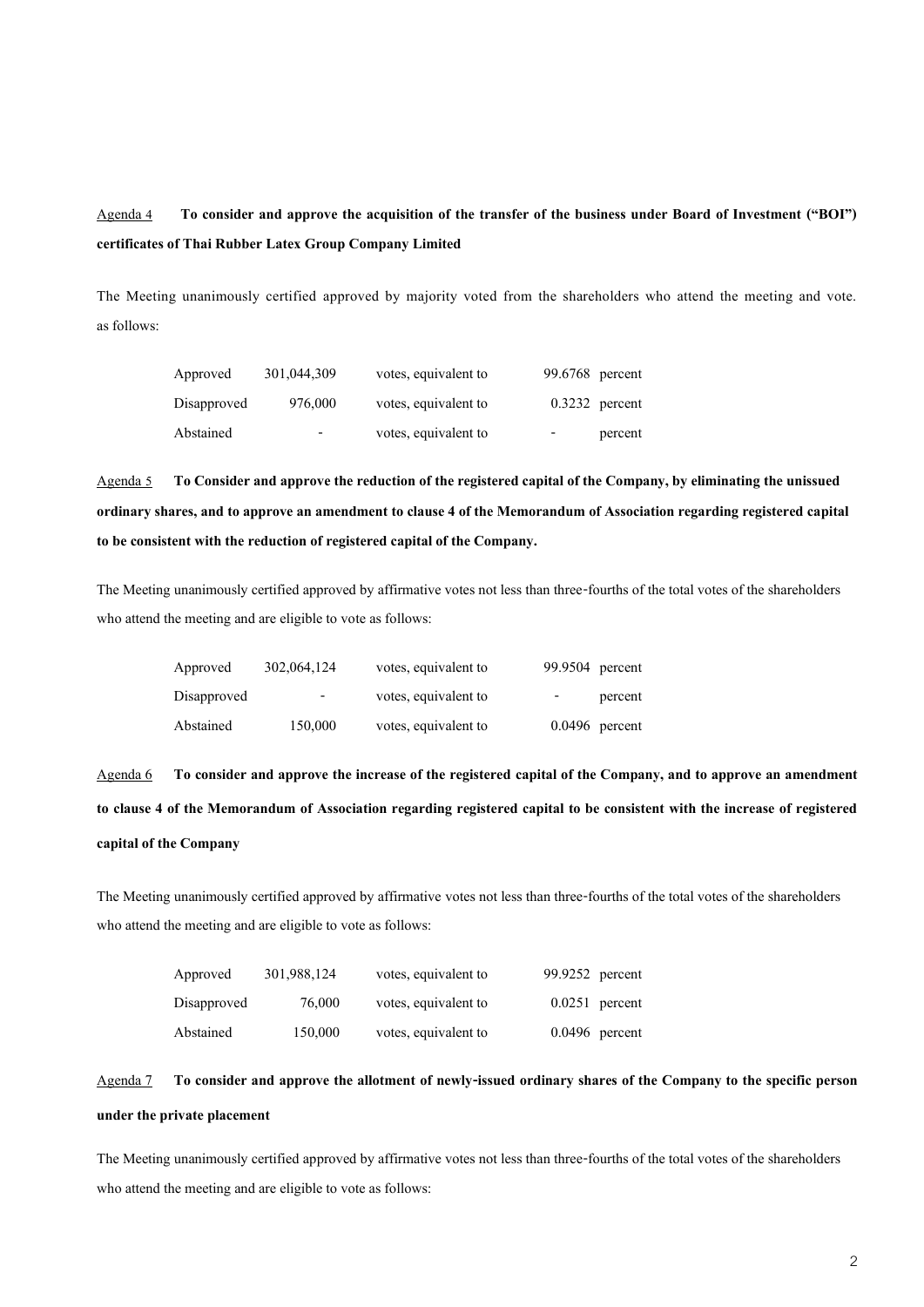| Approved    | 301,988,124 | votes, equivalent to | 99.9252 percent  |
|-------------|-------------|----------------------|------------------|
| Disapproved | 76,000      | votes, equivalent to | $0.0251$ percent |
| Abstained   | 150,000     | votes, equivalent to | $0.0496$ percent |

### Agenda 8 **To consider and approve a waiver to prepare a tender offer for the entire business shares**

The Meeting unanimously certified approved by affirmative votes not less than three-fourths of the total votes of the shareholders who attend the meeting and are eligible to vote as follows:

| Approved    | 301,988,211 | votes, equivalent to | 99.9252 percent  |
|-------------|-------------|----------------------|------------------|
| Disapproved | 76,000      | votes, equivalent to | $0.0251$ percent |
| Abstained   | 150,000     | votes, equivalent to | $0.0496$ percent |

Agenda 9 **To consider and approve the reduction of the registered capital and to approve an amendment to Clause 4 of the Memorandum of Association regarding registered capital to be consistent with the reduction of registered capital of the Company when the Company as the shareholder of THAITEX will have been received the return of capital which is the increase capital in an amount described in agenda 6. from THAITEX due to its dissolutionin accordance with the laws**

The Meeting unanimously certified approved by affirmative votes not less than three-fourths of the total votes of the shareholders who attend the meeting and are eligible to vote as follows:

| Approved   | 301,988,211 | votes, equivalent to | 99.9252 percent  |
|------------|-------------|----------------------|------------------|
| Disapprove | 76,000      | votes, equivalent to | $0.0251$ percent |
| Abstained  | 150,000     | votes, equivalent to | $0.0496$ percent |

#### Agenda 10 **To consider and approve the change in number of the Company's directors and the new director appointment**

The Meeting unanimously certified approved by affirmative votes not less than three-fourths of the total votes of the shareholders who attend the meeting and are eligible to vote as follows:

**10.1** Mr. Prawit Waraprateep

| Approved    | 301,932,578 | votes, equivalent to | 99.9564 percent |                  |
|-------------|-------------|----------------------|-----------------|------------------|
| Disapproved | 131,633     | votes, equivalent to |                 | $0.0436$ percent |
| Abstained   | 150,000     | votes, equivalent to | -               | percent          |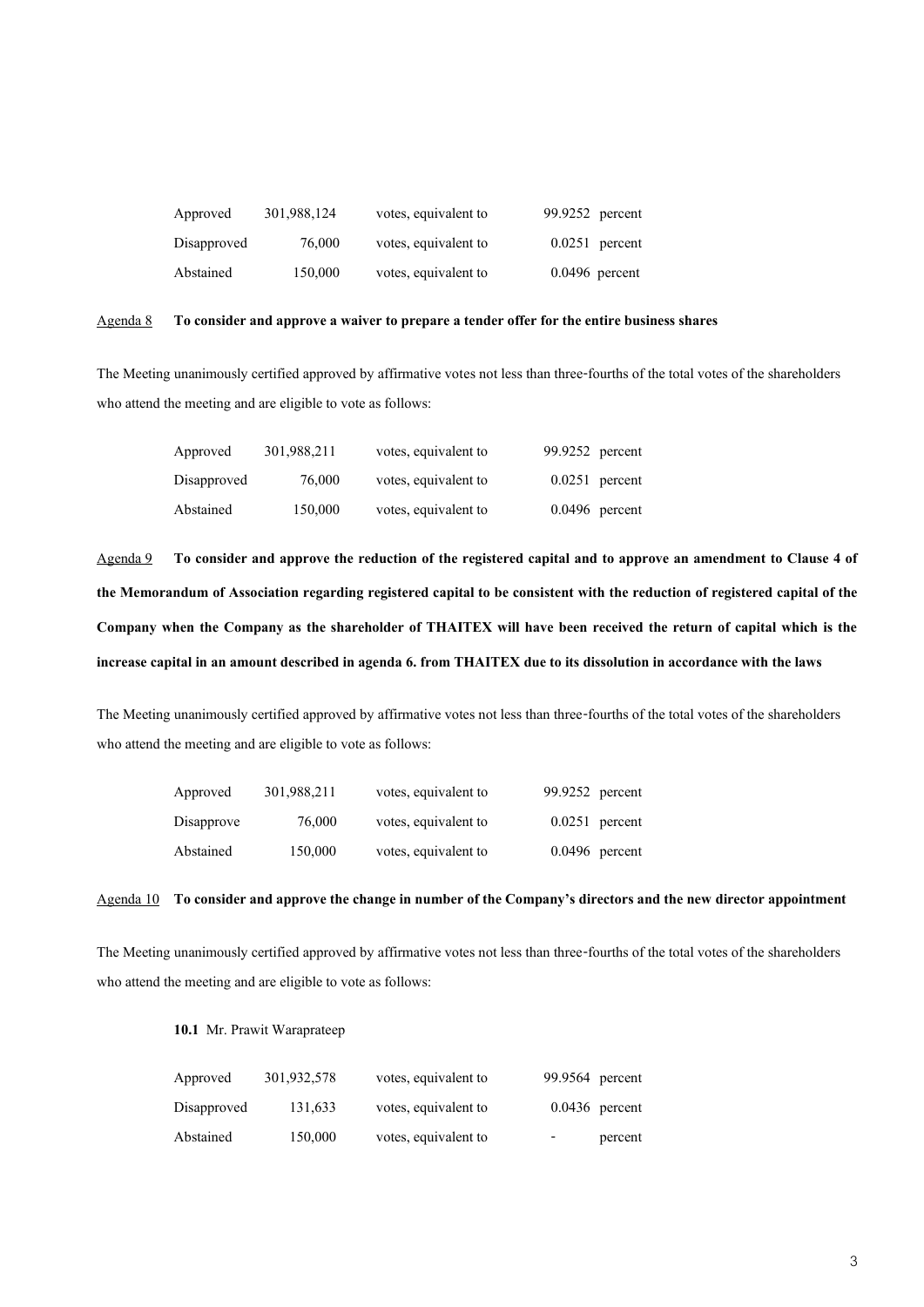**10.2** Ms. Chalongkwan Wongsasuthikul

| Approved    | 301,932,578 | votes, equivalent to | 99.9564 percent  |
|-------------|-------------|----------------------|------------------|
| Disapproved | 131,633     | votes, equivalent to | $0.0436$ percent |
| Abstained   | 150,000     | votes, equivalent to | percent<br>-     |

### **10.3** Mr. Pattarapol Wongsasuthikul

| Approved    | 301,932,578 | votes, equivalent to | 99.9564 percent                     |
|-------------|-------------|----------------------|-------------------------------------|
| Disapproved | 131,633     | votes, equivalent to | $0.0436$ percent                    |
| Abstained   | 150,000     | votes, equivalent to | percent<br>$\overline{\phantom{a}}$ |

### Agenda 11 **To consider and approve the authorization of the Company's directors after the restructuring**

The Meeting unanimously certified approved by affirmative votes not less than three-fourths of the total votes of the shareholders who attend the meeting and are eligible to vote as follows:

| Approved    | 301,934,774 | votes, equivalent to | 99.9571 percent |                  |
|-------------|-------------|----------------------|-----------------|------------------|
| Disapproved | 129.437     | votes, equivalent to |                 | $0.0429$ percent |
| Abstained   | 150,000     | votes, equivalent to | -               | percent          |

Agenda 12 **To consider and approve the change in the Company's name and seal, and the amendment to Clause 1. Memorandum of Association regarding the Company's name**

The Meeting unanimously certified approved by affirmative votes not less than three-fourths of the total votes of the shareholders who attend the meeting and are eligible to vote as follows:

| Approved    | 301,988,211 | votes, equivalent to | 99.9252 percent  |
|-------------|-------------|----------------------|------------------|
| Disapproved | 76,000      | votes, equivalent to | $0.0251$ percent |
| Abstained   | 150,000     | votes, equivalent to | $0.0496$ percent |

Agenda 13 **To consider and approve the amendment to the Clause 1, 2, and 59 of the Article of Association of the Company to be consistent with the change in the Company's name**

The Meeting unanimously certified approved by affirmative votes not less than three-fourths of the total votes of the shareholders who attend the meeting and are eligible to vote as follows:

| Approved    | 301,988,211 | votes, equivalent to | 99.9252 percent  |
|-------------|-------------|----------------------|------------------|
| Disapproved | 76,000      | votes, equivalent to | $0.0251$ percent |
| Abstained   | 150,000     | votes, equivalent to | $0.0496$ percent |